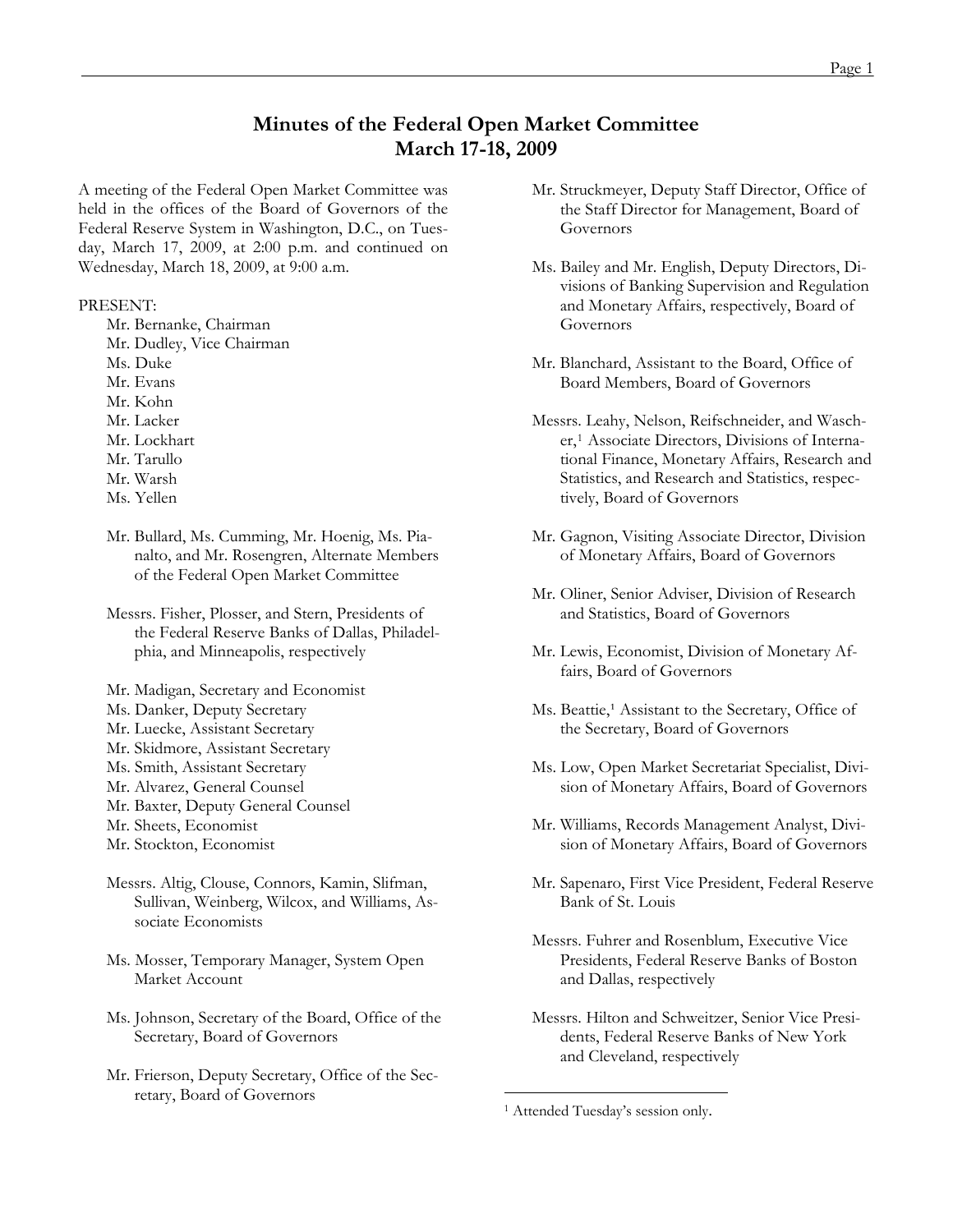- Messrs. Clark, Gavin, Klitgaard, and Yi, Vice Presidents, Federal Reserve Banks of Kansas City, St. Louis, New York, and Philadelphia, respectively
- Mr. Weber, Senior Research Officer, Federal Reserve Bank of Minneapolis

## **Developments in Financial Markets and the Federal Reserve's Balance Sheet**

The Manager of the System Open Market Account reported on recent developments in domestic and foreign financial markets. The Manager also reported on System open market operations in Treasury securities and in agency debt and agency mortgage-backed securities (MBS) during the period since the Committee's January 27-28 meeting. By unanimous vote, the Committee ratified those transactions. There were no open market operations in foreign currencies for the System's account during the period since the Committee's January 27-28 meeting.

Staff reported on recent developments in System liquidity programs and on changes in the System's balance sheet. As of March 12, the System's total assets and liabilities were about \$2 trillion, close to the level of that just before the January 27-28 meeting. Holdings of agency debt and agency MBS had increased, while foreign central bank drawings on reciprocal currency arrangements had declined. Credit extended by the Commercial Paper Funding Facility also had declined, as 90-day paper purchased in the early weeks of the program matured and a large portion was not renewed through the facility. Primary credit extended by the Federal Reserve was about unchanged, and credit outstanding under the Term Auction Facility increased somewhat over the period as the February auctions experienced higher demand than previous auctions. In contrast, credit extended under the Primary Dealer Credit Facility declined somewhat over the intermeeting period, and credit extended under the Asset-Backed Commercial Paper Money Market Mutual Fund Liquidity Facility edged down.

Most meeting participants interpreted the evidence as indicating that credit markets still were not working well, and that the Federal Reserve's lending programs, asset purchases, and currency swaps were providing much-needed support to economic activity by reducing dislocations in financial markets, lowering the cost of credit, and facilitating the flow of credit to businesses and households. Participants discussed the prospective further increase in the Federal Reserve's balance sheet, with a focus on the Term Asset-Backed Securities Loan Facility (TALF) and open market purchases of longerterm assets.

The launch of the TALF was announced on March 3. In the initial phase of the program, the Federal Reserve offered to provide up to \$200 billion of three-year loans, on a nonrecourse basis, against AAA-rated assetbacked securities (ABS) backed by newly and recently originated auto loans, credit card loans, student loans, loans guaranteed by the Small Business Administration, and, potentially, certain other closely related types of ABS. The Federal Reserve and the Treasury had previously announced their expectation that the program would be expanded to accept other types of ABS. The demand for TALF funding appeared likely to be modest initially, and some participants saw a risk that private firms might be reluctant to borrow from the TALF out of concern about potential future changes in government policies that could affect TALF borrowers. However, other participants anticipated that TALF loans would increase over time as financial market institutions became more familiar with the program. Most participants supported the expansion of the lending capacity of the TALF, subject to receiving additional capital from the Treasury, and the inclusion of additional categories of recently issued, highly rated ABS as acceptable collateral. However, some participants expressed concern about the risks that might arise from the possible extension of the TALF to include older and lower-quality assets, noting, in particular, the greater uncertainty over the value of such assets.

The Federal Reserve's programs to buy direct debt obligations of the federal housing agencies and agencyguaranteed MBS were on track to reach their initial targets of \$100 billion and \$500 billion, respectively, by the end of June. Participants agreed that the asset purchase programs were helping to reduce mortgage interest rates and improve market functioning, thereby providing support to economic activity. Some participants stated a preference for communicating the Committee's intention regarding such purchases in terms of the growth rate of Federal Reserve holdings rather than a dollar target for total purchases. However, others noted that the pace of MBS issuance was likely to be especially brisk over the next few months, in part because of the Administration's new Making Home Affordable program, and observed that it could be advantageous to be able to front-load purchases to accommodate the pattern of mortgage refinancing. Partici-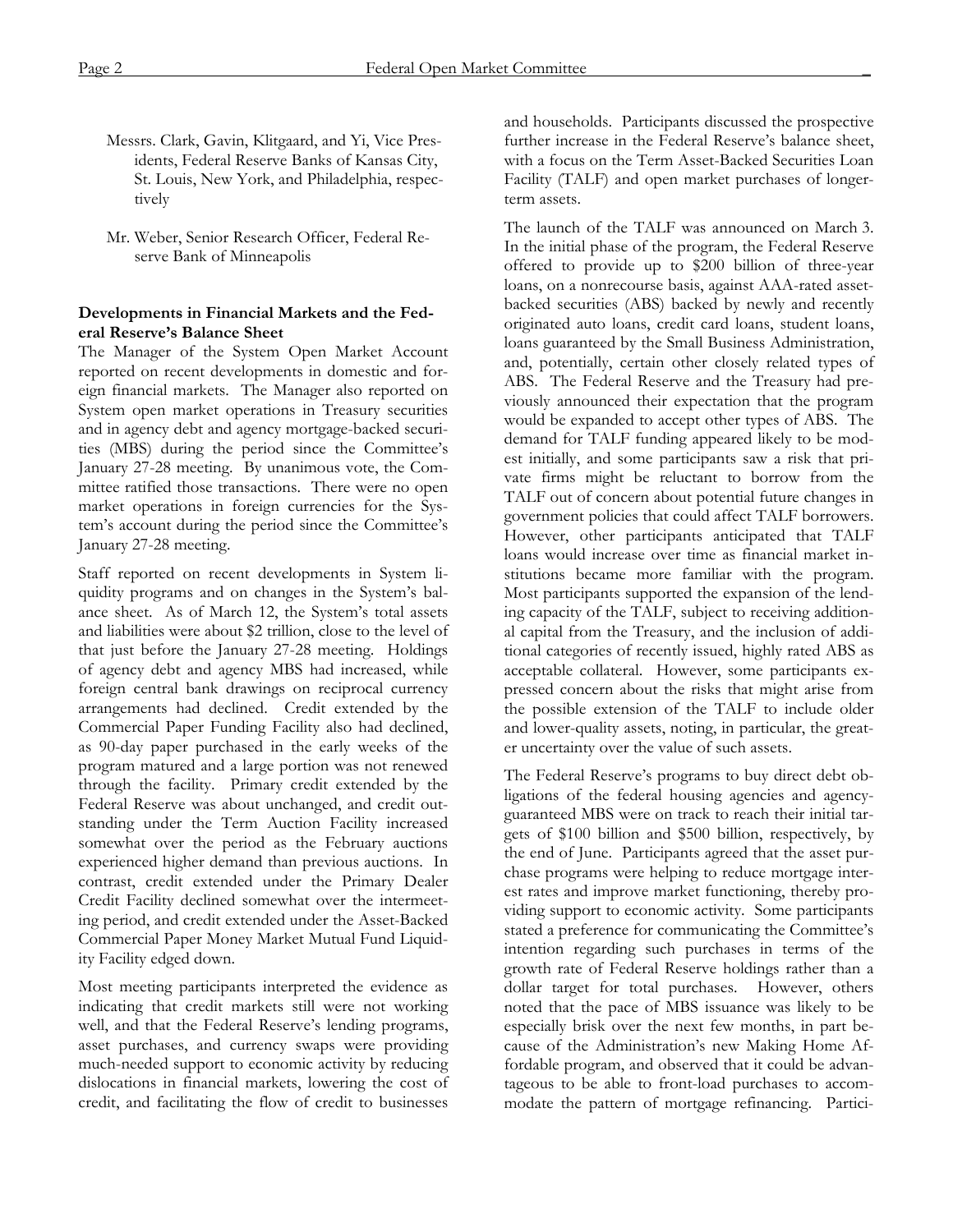pants also discussed the relative merits of increasing the Federal Reserve's purchases of agency MBS versus initiating purchases of longer-term Treasury securities. Some participants remarked that experience suggested that purchases of Treasury securities would have effects across a variety of long-term debt markets and should ease financial conditions generally while minimizing the Federal Reserve's influence on the allocation of credit. However, purchases of agency securities could have a more direct effect on mortgage rates, thus providing greater benefits to the housing sector, and on private borrowing rates more generally. Also, some participants were concerned that Federal Reserve purchases of longer-term Treasury securities might be seen as an indication that the Federal Reserve was responding to a fiscal objective rather than its statutory mandate, thus reducing the Federal Reserve's credibility regarding long-run price stability. Most participants, however, saw this risk as low so long as the Federal Reserve was clear about the importance of its long-term price stability objective and demonstrated a commitment to take the necessary steps in the future to achieve its objectives.

In light of the economic and financial conditions, meeting participants viewed the expansion of the Federal Reserve's balance sheet that might be associated with these and other programs as appropriate in order to foster the dual objectives of maximum employment and price stability. It was noted that the Treasury and the Federal Reserve will seek legislation to give the Federal Reserve tools in addition to interest on reserves to manage the federal funds rate while providing the funding necessary for the TALF and other key crediteasing programs.

The Committee also took up a proposal to augment the existing network of central bank liquidity swap lines by adding several temporary swap lines that could provide foreign currency liquidity to U.S. institutions, analogous to the arrangements that currently provide U.S. dollar liquidity abroad. There was no evidence that these institutions were encountering difficulty in meeting foreign currency obligations at this time, but these facilities would be available should pressures develop in the future. The Committee unanimously approved the following resolution:

"The Federal Open Market Committee authorizes the Federal Reserve Bank of New York to enter into additional temporary reciprocal currency arrangements (swap lines) with the Bank of England, the European Central Bank

(ECB), the Bank of Japan, and the Swiss National Bank to support the provision of liquidity in British pounds, euros, Japanese yen, and Swiss francs. The swap arrangements with each foreign central bank shall be subject to the following limits: an aggregate amount of up to £30 billion with the Bank of England; an aggregate amount of up to €80 billion with the ECB; an aggregate amount of up to ¥10 trillion with the Bank of Japan; and an aggregate amount of up to SwF 40 billion with the Swiss National Bank. These arrangements shall terminate no later than October 30, 2009, unless extended by mutual agreement of the Committee and the respective foreign central banks. The Committee also authorizes the Federal Reserve Bank of New York to provide the foreign currencies obtained under the arrangements to U.S. financial institutions by means of swap transactions to assist such institutions in meeting short-term liquidity needs in their foreign operations. Requests for drawings on the central bank swap lines and distribution of the foreign currency proceeds to U.S. financial institutions shall be initiated by the appropriate Reserve Bank and approved by the Foreign Currency Subcommittee."

## **Staff Review of the Economic and Financial Situation**

The information reviewed at the March 17-18 meeting indicated that economic activity had fallen sharply in recent months. The contraction was reflected in widespread declines in payroll employment and industrial production. Consumer spending appeared to remain at a low level after changing little, on balance, in recent months. The housing market weakened further, and nonresidential construction fell. Business spending on equipment and software continued to fall across a broad range of categories. Despite the cutbacks in production, inventory overhangs appeared to worsen in a number of areas. Both headline and core consumer prices edged up in January and February.

Labor market conditions continued to deteriorate. Private payroll employment dropped considerably over the three months ending in February. Employment losses remained widespread across industries, with the notable exception of health care. Meanwhile, the average workweek of production and nonsupervisory workers on private payrolls continued to be low in February, and the number of aggregate hours worked for this group was markedly below the fourth-quarter aver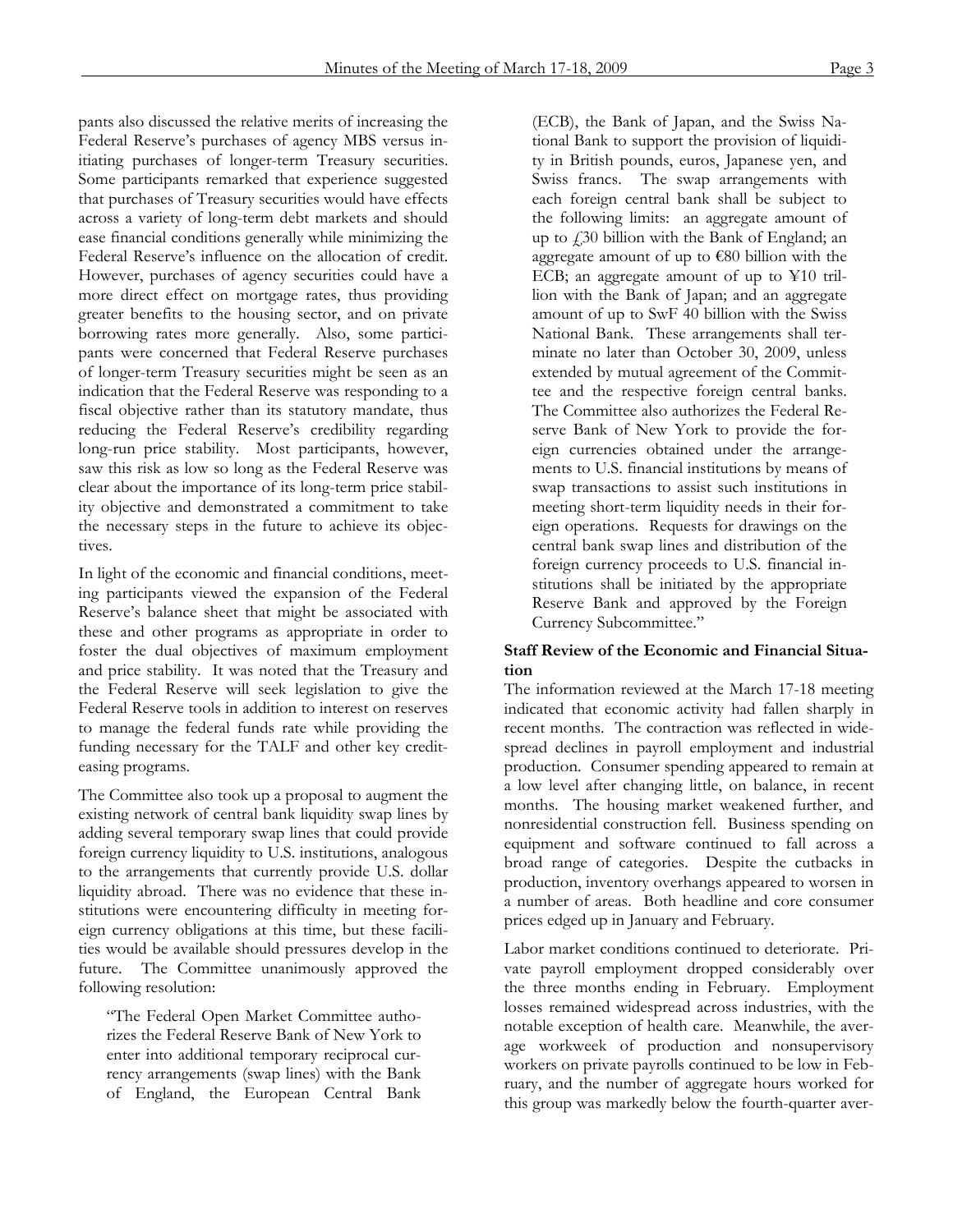age. The civilian unemployment rate climbed  $\frac{1}{2}$  percentage point in February, to 8.1 percent. The labor force participation rate declined in January and February, on balance, likely in response to weakened labor demand. The four-week moving average of initial claims for unemployment insurance continued to move up through early March, and the level of insured unemployed rose further.

Industrial production fell in January and February, with cutbacks again widespread, and capacity utilization in manufacturing declined to a very low level. Although production of light motor vehicles turned up in February, it remained well below the pace of the fourth quarter as manufacturers responded to the significant deterioration in demand over the past few months. The output of high-tech products declined as production of computers and semiconductors extended the sharp declines that began in the fourth quarter of 2008. The production of other consumer durables and business equipment weakened further, and broad indicators of near-term manufacturing activity suggested that factory output would continue to contract over the next few months.

The available data suggested that real consumer spending held steady, on balance, in the first two months of this year after having fallen sharply over the second half of last year. Real spending on goods excluding motor vehicles was estimated to have edged up, on balance, in January and February. In contrast, real outlays on motor vehicles contracted further in February after a decline in January. The financial strain on households intensified over the previous several months; by the end of the fourth quarter, household net worth for the first time since 1995 had fallen to less than five times disposable income, and substantial declines in equity and house prices continued early this year. Consumer sentiment declined further in February as households voiced greater concerns about income and job prospects. The Reuters/University of Michigan index in early March stood only slightly above its 29-year low reached in November, and the Conference Board index, which includes questions about employment conditions, fell in February to a new low.

Housing activity continued to be subdued. Singlefamily starts ticked up in February, and adjusted permit issuance in this sector moved up to a level slightly above starts. Multifamily starts jumped in February from the very low level in January, and the level of multifamily starts was close to where it had been at the end of the third quarter of 2008. Housing demand re-

mained very weak, however. Although the stock of unsold new single-family homes fell in January to its lowest level since 2003, inventories continued to move up relative to the slow pace of sales. Sales of existing single-family homes fell in January, reversing the uptick seen in December. Over the previous 12 months, the pace of existing home sales declined much less than that of new home sales, reflecting in part increases in foreclosure-related and other distressed sales. The weakness in home sales persisted despite historically low mortgage rates for borrowers eligible for conforming loans. After having fallen significantly late last year, rates for conforming 30-year fixed-rate mortgages fluctuated in a relatively narrow range during the intermeeting period. In contrast, the market for nonconforming loans remained severely impaired. House prices continued to decline.

Business spending on transportation equipment continued to fall from already low levels, and demand both for high-tech equipment and software and for equipment other than high-tech and transportation dropped sharply in the fourth quarter. In January, nominal shipments of nondefense capital goods excluding aircraft declined, and new orders fell significantly further. The fundamental determinants of equipment and software spending worsened appreciably: Business output dropped, and rising corporate bond yields boosted the user cost of capital in the fourth quarter. After holding up surprisingly well through most of last year, outlays on nonresidential structures began to show declines consistent with the weak fundamentals for this sector. In real terms, investment declined for most types of buildings over the previous few months. Census data on book-value inventory investment for January suggested that firms had further pared their stocks; however, sales continued to fall more quickly than inventories, apparently exacerbating the overhangs that developed in the second half of 2008.

The U.S. international trade deficit narrowed in December and January, as a steep fall in imports more than offset a decline in exports. All major categories of exports decreased, especially sales of industrial supplies, machinery, and automotive products. All major categories of imports decreased as well, with large declines in imports of oil, automotive products, and industrial supplies. The drop in the value of oil imports reflected a lower price. Imports of automotive products declined as automakers made significant production cutbacks throughout North America.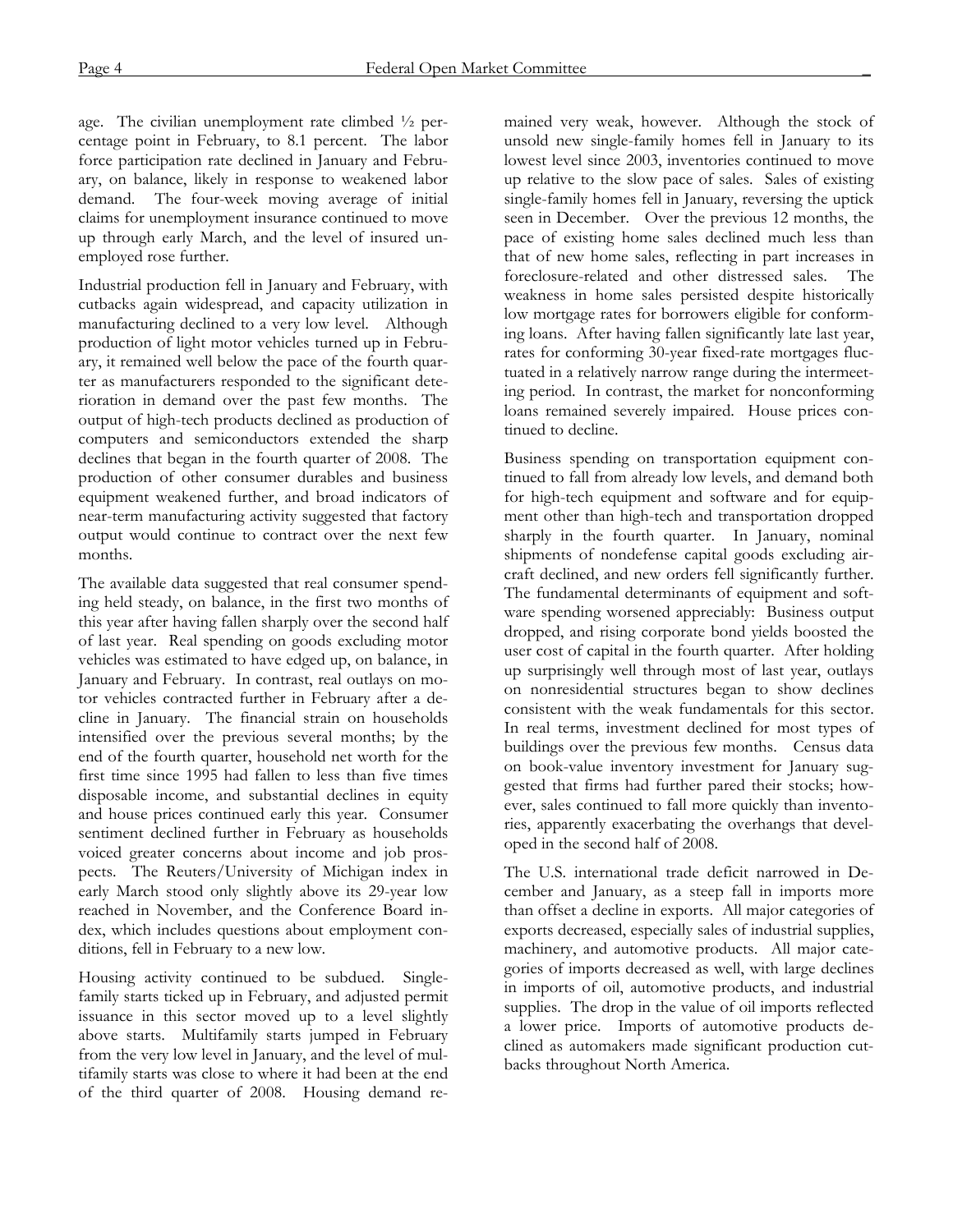Output in the advanced foreign economies contracted in the fourth quarter, with large reductions in real gross domestic product (GDP) in all the major economies and a double-digit rate of decline in Japan. Trade and investment in those countries were particularly weak. Indicators of economic activity, especially industrial production, suggested that the pace of contraction accelerated late in the fourth quarter and into the first quarter. Economic activity in emerging market economies also weakened significantly in the fourth quarter. Exports, industrial production, and confidence indicators dropped notably in both Latin America and emerging Asia. Incoming data for January and February suggested a further significant decline in the first quarter.

In the United States, overall consumer prices increased in January and February, led by an increase in energy prices, after posting sizable declines late last year. Excluding the categories of food and energy, consumer prices edged higher in January and February after three months of no change. The producer price index for core intermediate materials dropped for a fifth month in February, reflecting, in part, weaker global demand and steep declines in the prices of a wide variety of energy-intensive goods, such as chemicals and plastics. Low readings on overall and core consumer price inflation in recent months, as well as the weakened economic outlook, kept near-term inflation expectations reported in surveys well below their high levels in mid-2008. In contrast, measures of longer-term expectations remained close to their averages over the past couple of years. Hourly earnings continued to increase at a moderate rate in February.

The Federal Open Market Committee's decision at the January meeting to leave the target range for the federal funds rate unchanged was widely anticipated by investors and had little impact on short-term money markets. Over the intermeeting period, the path for the federal funds rate implied by futures rates shifted down somewhat, on net, mostly on incoming news about the financial sector and the economic outlook. Yields on nominal Treasury coupon securities increased over the period, reportedly because market participants had assigned some probability to the possibility that the Federal Reserve would establish a purchase program for longer-term Treasury securities that was not, in fact, forthcoming; yields were also reported to have responded to concerns over the federal deficit and the growing supply of Treasury securities. Yields on longer-term inflation-indexed Treasury securities increased more than those on their nominal counterparts, leaving longer-term inflation compensation lower over the pe-

riod, and inflation compensation at shorter horizons was little changed. Poor liquidity in the market for Treasury inflation-protected securities continued to make these readings difficult to interpret.

Conditions in short-term funding markets were mixed over the intermeeting period. In unsecured interbank funding markets, spreads of dollar London interbank offered rates (Libor) over comparable-maturity overnight index swap rates trended higher, on net, especially at longer maturities, and forward spreads increased, evidently on renewed concerns about the financial condition of some large banks. Conditions in the commercial paper (CP) market continued to improve, on balance, over the intermeeting period. Spreads on 30-day A2/P2-rated CP trended down further, and those on AA-rated asset-backed commercial paper remained at the lower end of the range recorded over the past year. Conditions in repurchase agreement markets for most collateral types improved over the period, but volumes remained low.

Trading conditions in the secondary market for nominal Treasury coupon securities showed some limited signs of improvement. Average bid-asked spreads for on-the-run nominal Treasury notes were relatively stable near their pre-crisis levels. Daily trading volumes for on-the-run securities, however, inched lower, and spreads between the yields of on- and off-the-run 10 year Treasury notes remained very high.

Broad equity price indexes dropped significantly, on balance, over the intermeeting period amid continued concerns about the health of the financial sector, uncertainty regarding the efficacy of government support to the sector, and a further weakening of the economic outlook. Bank stock prices were particularly hard hit, and the credit default swap (CDS) spreads of many banks rose above the peaks recorded last fall on anxieties about the financial conditions of the largest banking firms. Stock prices of insurance companies dropped sharply over the period, reflecting concerns about the adequacy of their capital positions. On March 2, American International Group, Inc. (AIG), reported losses of more than \$60 billion for the fourth quarter of last year, and the Treasury and the Federal Reserve announced a restructuring of the government assistance to AIG to enhance the company's capital and liquidity to facilitate the orderly completion of its global divestiture program.

Measures of liquidity in the secondary market for speculative-grade corporate bonds worsened somewhat over the period but remained significantly better than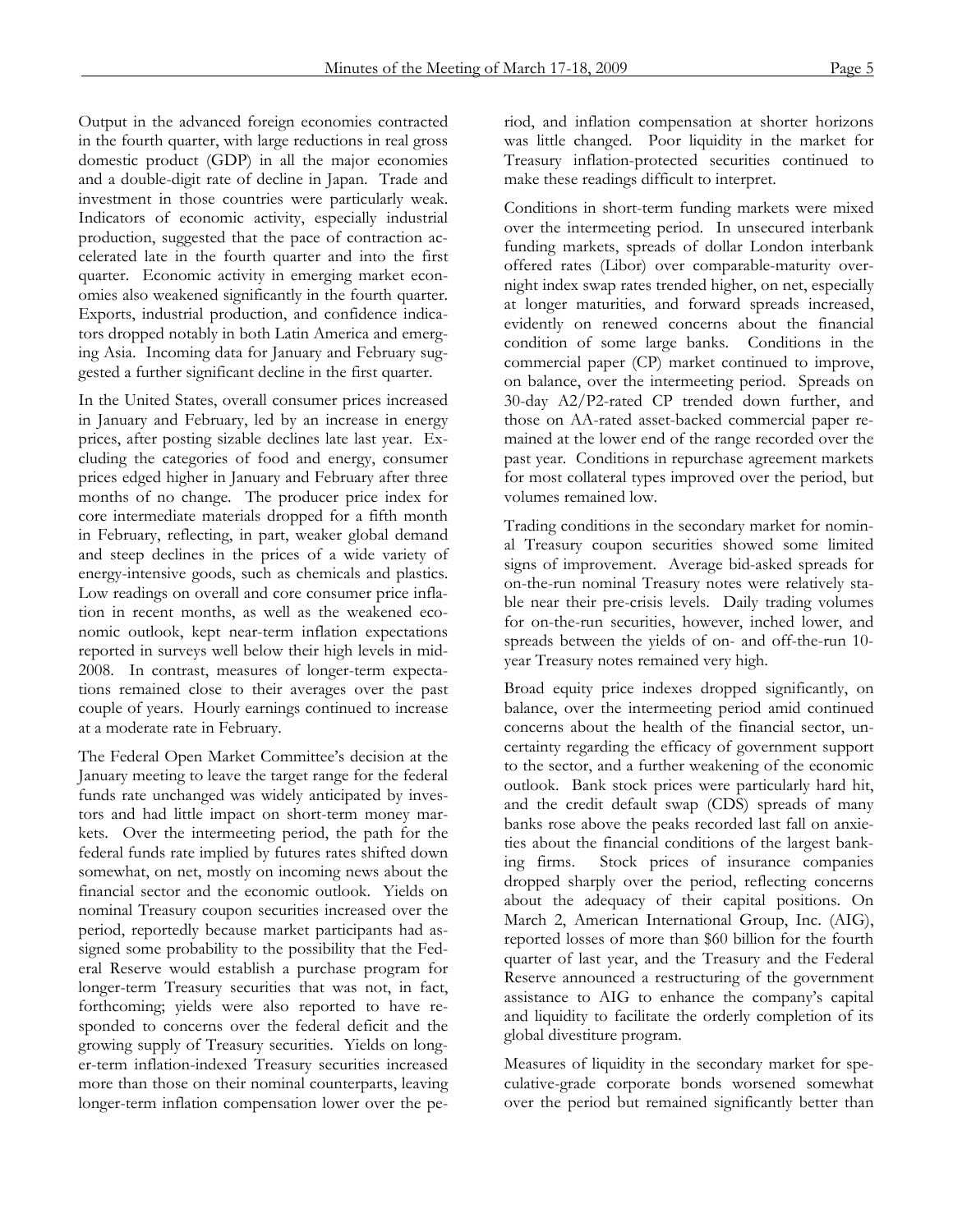in the fall of 2008. Spreads of yields on both BBBrated and speculative-grade bonds relative to those on comparable-maturity Treasury securities were little changed on net. The investment- and speculativegrade CDS indexes widened significantly, on net, over the intermeeting period. Gross bond issuance by nonfinancial firms was very strong in January and February, as investment-grade issuance more than doubled from its already solid pace in the fourth quarter; speculativegrade issuance, however, remained sluggish. Trading conditions in the leveraged syndicated loan market improved slightly, but issuance continued to be very weak. The market for commercial mortgage-backed securities (CMBS) also remained under heavy stress. Indexes of CDS spreads on AAA-rated CMBS widened to record levels, as Moody's downgraded a large portion of the 2006 and 2007 vintages after a reevaluation of its rating criteria.

The debt of the domestic private nonfinancial sector, which was about unchanged in the fourth quarter of last year, was estimated to have remained about flat in the first quarter. Household debt appeared to have contracted in the first quarter for the second quarter in a row, primarily as a result of declines in both consumer and home mortgage debt. Declines in consumer and mortgage debt stemmed, in turn, from very weak household spending, the continued drop in house prices, and tighter terms and standards for loans. Business debt was projected to expand at a moderate pace in the first quarter, largely because of a burst of corporate bond issuance. Reflecting heavy borrowing by the Treasury, total debt of the domestic nonfinancial sector was projected to have continued to expand in the first quarter, but at a pace below that recorded in the fourth quarter of last year.

The rise in M2 slowed in February from the rapid pace recorded over the previous few months. Liquid deposits, while decelerating, continued to expand briskly. Savings deposits increased while demand deposits decreased. Retail money funds fell in February, reflecting sizable outflows from Treasury-only funds, which generally provided low yields. Small time deposits also contracted, as the institutions that had been bidding aggressively for these retail funds stopped doing so. The expansion in currency remained robust.

Bank credit continued to decline in January and February, and commercial and industrial (C&I) loans decreased over these months. The February Survey of Terms of Business Lending indicated that C&I loan rate spreads over comparable-maturity market instruments rose modestly overall from the November survey. Commercial real estate loans outstanding also declined over the first part of 2009. In contrast, consumer loans on banks' books jumped over the first two months of the year because of sizable increases at a few banks that purchased loans from their affiliated finance companies. In addition, some banks brought consumer loans that had previously been securitized back onto their books. After 12 consecutive months of contraction, residential mortgage loans on banks' books increased in February, likely a result of the pickup in refinancing activity. In contrast, the rise in home equity loans slowed noticeably in January and February.

Among the advanced foreign economies, headline equity price indexes generally fell significantly over the period, with the sharpest drops in the banking sector. In particular, European bank shares fell steeply as earnings reports for the fourth quarter came in weaker than expected and fears about the exposure of many western European banks to emerging Europe increased. The major currencies index of the dollar rose, on net, over the intermeeting period; foremost among the contributors to the rise was a significant appreciation of the dollar against the yen. Financial conditions in emerging markets also worsened, with their exchange rates and equity prices generally falling and CDS premiums rising a bit on balance.

Several foreign governments and central banks took further steps to support their financial markets and economies. The Bank of England announced its intention to purchase substantial quantities of government and corporate bonds through its Asset Purchase Facility, after which yields on long-term British gilts fell significantly. In addition, the British government launched its Asset Protection Scheme, which insured assets placed in the scheme by the Royal Bank of Scotland and Lloyds Bank. The Bank of Japan stated that it would resume purchases of equities held on banks' balance sheets, announced plans to purchase corporate bonds, and began its previously announced purchases of commercial paper. The Swiss National Bank announced that it would purchase both domestic corporate debt and foreign currency to increase liquidity.

## **Staff Economic Outlook**

In the forecast prepared for the meeting, the staff revised down its outlook for economic activity. The deterioration in labor market conditions was rapid in recent months, with steep job losses across nearly all sectors. Industrial production continued to contract rapidly as firms responded to the falloff in demand and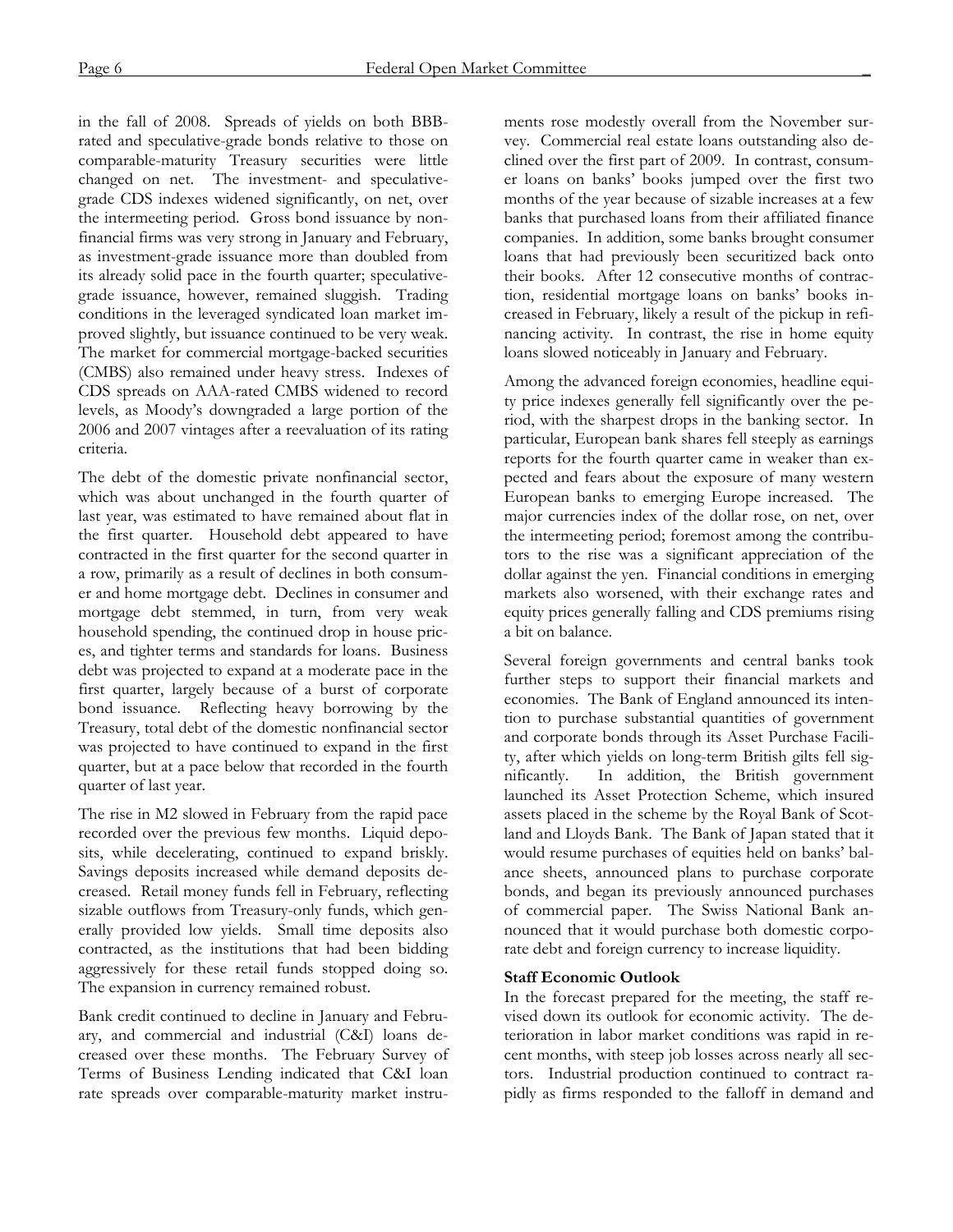the buildup of some inventory overhangs. The incoming data on business spending suggested that business investment in equipment and structures continued to decline. Single-family housing starts had fallen to a post–World War II low in January, and demand for new homes remained weak. Both exports and imports retreated significantly in the fourth quarter of last year and appeared headed for comparable declines this quarter. Consumer outlays showed some signs of stabilizing at a low level, with real outlays for goods outside of motor vehicles recording gains in January and February. Financial conditions overall were even less supportive of economic activity, with broad equity indexes down significantly amid continued concerns about the health of the financial sector, the dollar stronger, and long-term interest rates higher. The staff's projections for real GDP in the second half of 2009 and in 2010 were revised down, with real GDP expected to flatten out gradually over the second half of this year and then to expand slowly next year as the stresses in financial markets ease, the effects of fiscal stimulus take hold, inventory adjustments are worked through, and the correction in housing activity comes to an end. The weaker trajectory of real output resulted in the projected path of the unemployment rate rising more steeply into early next year before flattening out at a high level over the rest of the year. The staff forecast for overall and core personal consumption expenditures (PCE) inflation over the next two years was revised down slightly. Both core and overall PCE price inflation were expected to be damped by low rates of resource utilization, falling import prices, and easing cost pressures as a result of the sharp net declines in oil and other raw materials prices since last summer.

# **Meeting Participants' Views and Committee Policy Action**

In the discussion of the economic situation and outlook, nearly all meeting participants said that conditions had deteriorated relative to their expectations at the time of the January meeting. The slowdown was widespread across sectors. Large declines in equity prices, a further drop in house prices, and mounting job losses threatened to further depress consumer spending, despite some firming in the recent retail sales data and forthcoming tax reductions. Business capital spending was weakening in an environment of uncertainty and low business confidence. Of particular note was the apparent sharp fall in foreign economic activity, which was having a negative effect on U.S. exports. Credit conditions remained very tight, and financial markets

remained fragile and unsettled, with pressures on financial institutions generally intensifying this year. Overall, participants expressed concern about downside risks to an outlook for activity that was already weak. With regard to the outlook for inflation, all participants agreed that inflation pressures were likely to remain subdued, and several expressed the view that inflation was likely to persist below desirable levels.

District business contacts indicated that production and sales were declining steeply. Some industries that previously were less affected, such as agriculture and energy, had begun to suffer the effects of the slowdown. Businesses reported that bank financing was becoming more expensive and more difficult to obtain. Expenditures were being cut substantially for a wide range of capital equipment, and spending on nonresidential structures had recently turned down. Inventory liquidation was continuing, but inventory-sales ratios remained elevated as sales slowed. Against this backdrop, participants anticipated further employment cutbacks over coming months, though perhaps at a gradually diminishing rate.

Several participants said that the degree and pervasiveness of the decline in foreign economic activity was one of the most notable developments since the January meeting. In light of this development, it was widely agreed that exports were not likely to be a source of support for U.S. economic activity in the near term.

Participants did not interpret the uptick in housing starts in February as the beginning of a new trend, but some noted that there was only limited scope for housing activity to fall further. Nonetheless, large inventories of unsold homes relative to sales and the prospect of a continued high level of distressed sales would continue to hold down residential investment in the near term. Several participants noted the tentative signs of stabilization in consumer spending in January and February. However, others suggested that strains on household balance sheets from falling equity and house prices, reduced credit availability, and the fear of unemployment could well lead to further increases in the saving rate that would damp consumption growth in the near term.

Overall, most participants viewed downside risks as predominating in the near term, mainly owing to potential adverse feedback effects as reduced employment and production weighed on consumer spending and investment, and as the weakening economy boosted the prospective losses of financial institutions, leading to a further tightening of credit conditions.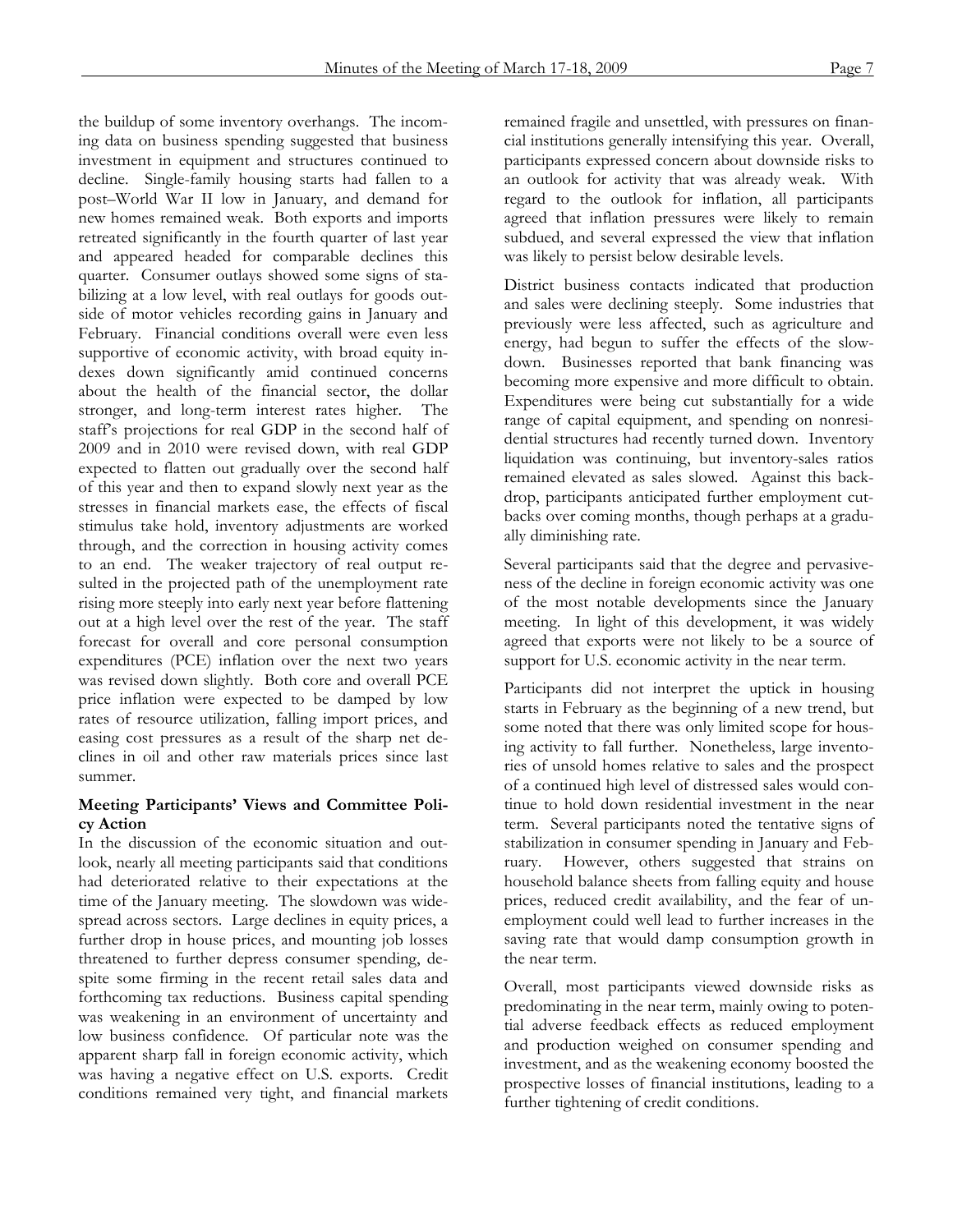Looking beyond the very near term, a number of market forces and policies now in place were seen as eventually leading to economic recovery. Notably, the low level of mortgage interest rates, reduced house prices, and the Administration's new programs to encourage mortgage refinancing and mitigate foreclosures ultimately could bring about a lower cost of homeownership, a sustained increase in home sales, and a stabilization of house prices. The household saving rate, which had already risen considerably, would eventually level out and cease to hold back consumption growth. Business inventories would come into line with even a low level of sales, and the pressure on production from inventory drawdowns would diminish. Fiscal and monetary policies were likely to contribute significantly to aggregate demand in coming quarters. Participants expressed a variety of views about the strength and timing of the recovery, however. Some believed that the natural resilience of market forces would become evident later this year. Others, who saw recovery as delayed and potentially weak, were concerned about a possible further rise in the saving rate and a very slow improvement in financial conditions. Some participants also cautioned that, because of the poor functioning of the financial system, capital and labor were not being allocated to their most productive uses, and this failure threatened to damp the recovery and reduce the potential growth of the economy over the medium term.

Participants saw little chance of a pickup in inflation over the near term, as rising unemployment and falling capacity utilization were holding down wages and prices and inflation expectations appeared subdued. Several expressed concern that inflation was likely to persist below desired levels, with a few pointing to the risk of deflation. Even without a continuation of outright price declines, falling expectations of inflation would raise the real rate of interest and thus increase the burden of debt and further restrain the economy.

Some indicators, including share prices and CDS spreads of financial institutions, suggested a worsening of financial market strains since January. However, for the most part, participants viewed conditions in financial markets as little changed but remaining extraordinarily stressed. The large volume of issuance of investment-grade corporate bonds in recent weeks was a notable bright spot. Participants shared comments received from financial industry contacts on their experiences with and concerns about recent government programs to stabilize the financial system. These contacts feared that uncertainties about future actions the government might take and future regulations it might impose were making it more difficult to plan and were discouraging participation in government efforts to stabilize the financial system. Participants agreed that a credible and widely understood program to deal with the troubles of the banking system could help restore business and consumer confidence. Many viewed the strengthening of the banking system as essential for a sustained and robust recovery.

In the discussion of monetary policy for the intermeeting period, Committee members agreed that substantial additional purchases of longer-term assets eligible for open market operations would be appropriate. Such purchases would provide further monetary stimulus to help address the very weak economic outlook and reduce the risk that inflation could persist for a time below rates that best foster longer-term economic growth and price stability. One member preferred to focus additional purchases on longer-term Treasury securities, whereas another member preferred to focus on agency MBS. However, both could support expanded purchases across a range of assets, and several members noted that working across a range of assets and instruments was appropriate when the effects of any one tactic were uncertain. Members agreed that the monetary base was likely to grow significantly as a consequence of additional asset purchases; one, in particular, stressed that sustained increases in the monetary base were important to ensure that policy was consistently expansionary. Members expressed a range of views as to the preferred size of the increase in purchases. Several members felt that the significant deterioration in the economic outlook merited a very substantial increase in purchases of longer-term assets. In contrast, the potential for a large increase over time in the size of the balance sheet from the TALF program was seen as supporting a more modest, though still substantial, increase in asset purchases. Ultimately, members agreed to undertake additional purchases of agency MBS of up to \$750 billion and of agency debt of up to \$100 billion, and they also agreed to purchase up to \$300 billion of longer-term Treasury securities. The Committee believed that purchases of these amounts would help to promote a return to economic growth and price stability. The period for conducting the agency debt and MBS purchases was extended from the next three months to the next nine months; members agreed to allow the Desk flexibility within this horizon to respond to market conditions. Treasury purchases were to be conducted over the next six months. Members also noted the recent launch of the TALF,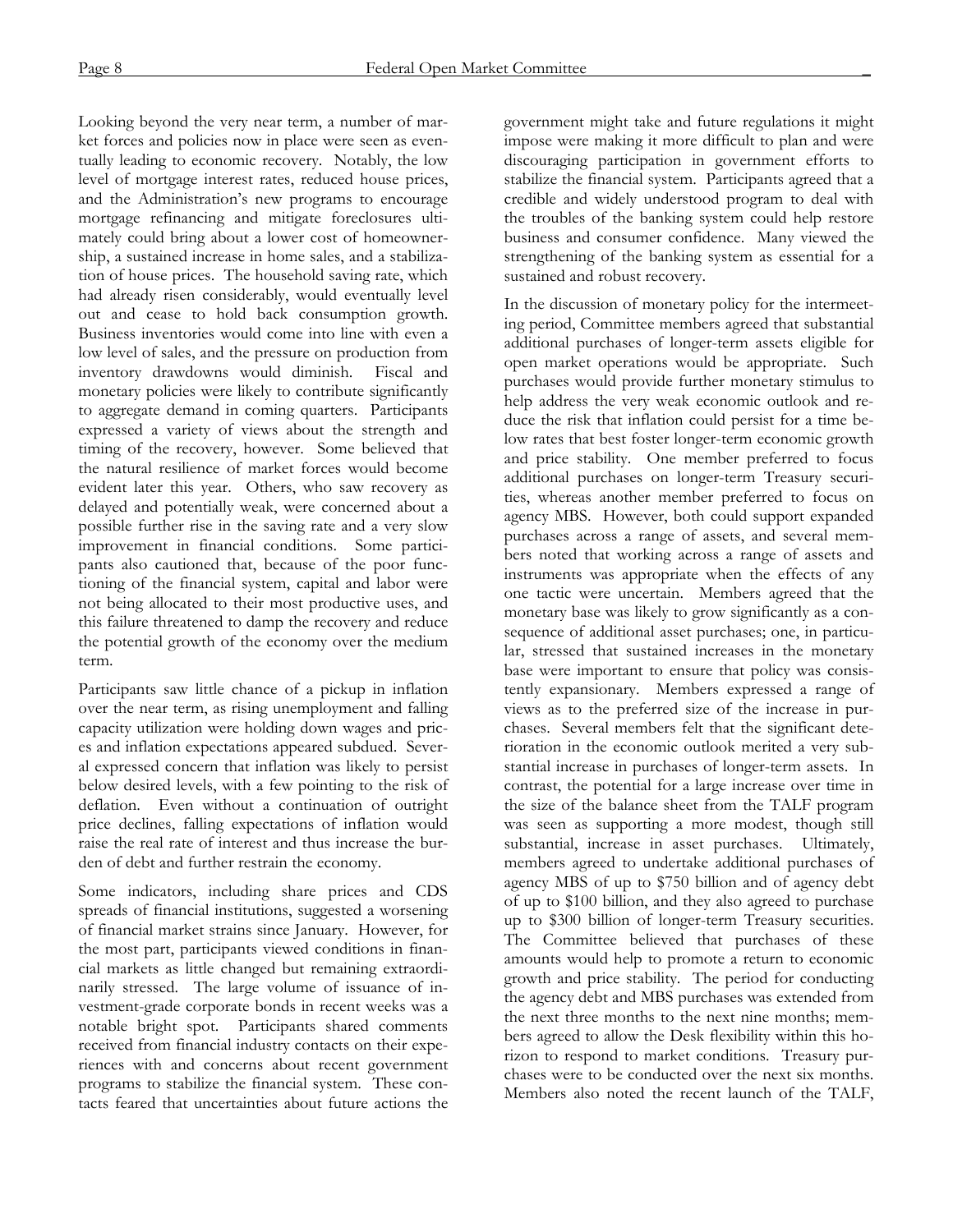and they agreed to include in the Committee's statement an indication that the range of assets accepted as eligible collateral for the TALF was likely to be expanded. Committee members decided to keep the target range for the federal funds rate at  $0$  to  $\frac{1}{4}$  percent and to communicate to the public the Committee's view that the federal funds rate was likely to remain exceptionally low for an extended period.

At the conclusion of the discussion, the Committee voted to authorize and direct the Federal Reserve Bank of New York, until it was instructed otherwise, to execute transactions in the System Account in accordance with the following domestic policy directive:

"The Federal Open Market Committee seeks monetary and financial conditions that will foster price stability and promote sustainable growth in output. To further its long-run objectives, the Committee seeks conditions in reserve markets consistent with federal funds trading in a range from 0 to  $\frac{1}{4}$  percent. The Committee directs the Desk to purchase GSE debt, GSE-guaranteed MBS, and longer-term Treasury securities during the intermeeting period with the aim of providing support to private credit markets and economic activity. The timing and pace of these purchases should depend on conditions in the markets for such securities and on a broader assessment of private credit market conditions. The Committee anticipates that the combination of outright purchases and various liquidity facilities outstanding will cause the size of the Federal Reserve's balance sheet to expand significantly in coming months. The Desk is expected to purchase up to \$200 billion in housing-related GSE debt by the end of this year. The Desk is expected to purchase at least \$500 billion in GSE-guaranteed MBS by the end of the second quarter of this year and is expected to purchase up to \$1.25 trillion of these securities by the end of this year. The Committee also directs the Desk to purchase longer-term Treasury securities during the intermeeting period. Over the next six months, the Desk is expected to purchase up to \$300 billion of longer-term Treasury securities. The System Open Market Account Manager and the Secretary will keep the Committee informed of ongoing developments regarding the System's balance sheet that could affect the attainment over time of the Committee's

objectives of maximum employment and price stability."

The vote encompassed approval of the statement below to be released at 2:15 p.m.:

"Information received since the Federal Open Market Committee met in January indicates that the economy continues to contract. Job losses, declining equity and housing wealth, and tight credit conditions have weighed on consumer sentiment and spending. Weaker sales prospects and difficulties in obtaining credit have led businesses to cut back on inventories and fixed investment. U.S. exports have slumped as a number of major trading partners have also fallen into recession. Although the near-term economic outlook is weak, the Committee anticipates that policy actions to stabilize financial markets and institutions, together with fiscal and monetary stimulus, will contribute to a gradual resumption of sustainable economic growth.

In light of increasing economic slack here and abroad, the Committee expects that inflation will remain subdued. Moreover, the Committee sees some risk that inflation could persist for a time below rates that best foster economic growth and price stability in the longer term.

In these circumstances, the Federal Reserve will employ all available tools to promote economic recovery and to preserve price stability. The Committee will maintain the target range for the federal funds rate at 0 to  $\frac{1}{4}$  percent and anticipates that economic conditions are likely to warrant exceptionally low levels of the federal funds rate for an extended period. To provide greater support to mortgage lending and housing markets, the Committee decided today to increase the size of the Federal Reserve's balance sheet further by purchasing up to an additional \$750 billion of agency mortgage-backed securities, bringing its total purchases of these securities to up to \$1.25 trillion this year, and to increase its purchases of agency debt this year by up to \$100 billion to a total of up to \$200 billion. Moreover, to help improve conditions in private credit markets, the Committee decided to purchase up to \$300 billion of longer-term Treasury securities over the next six months.